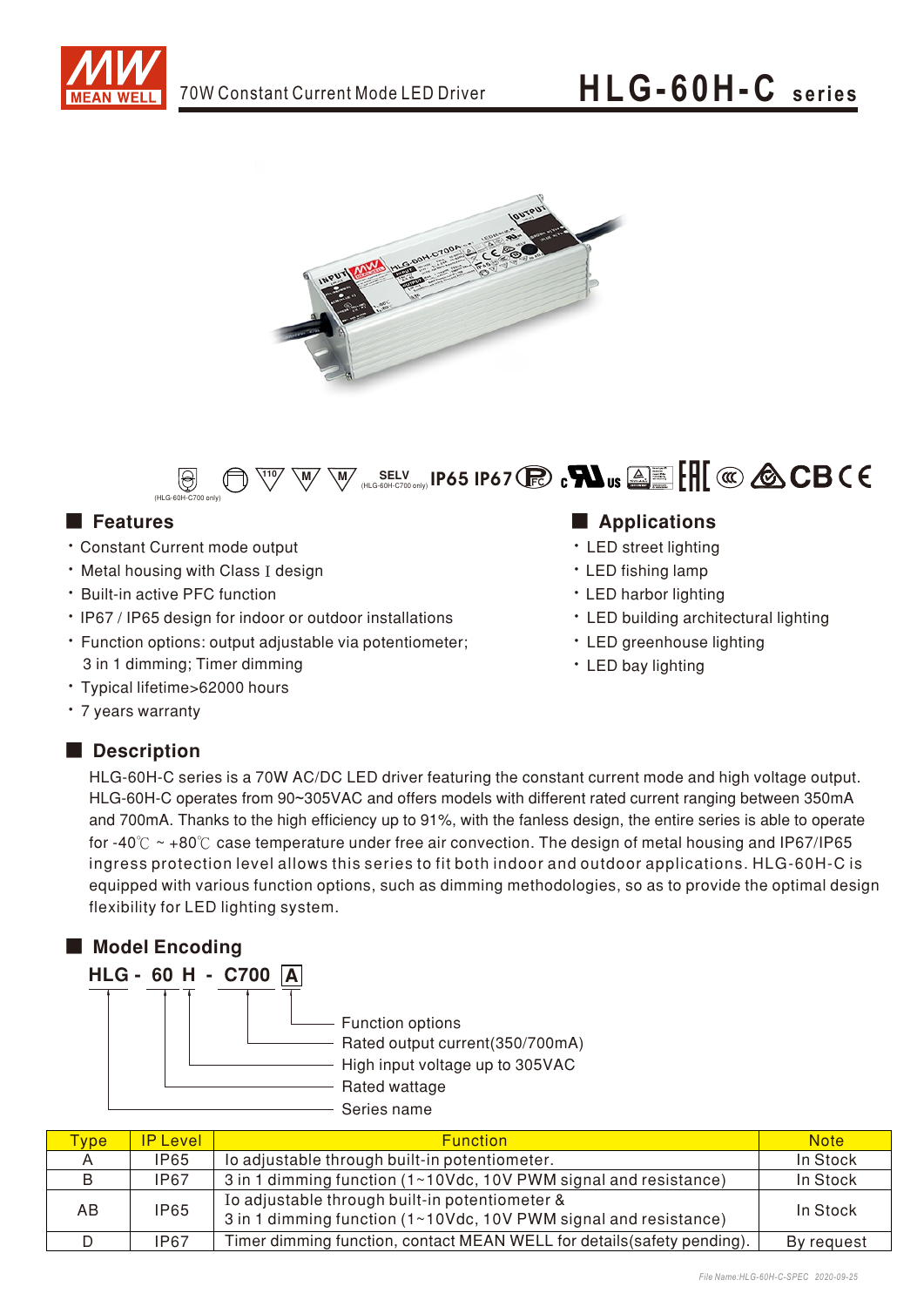

## **SPECIFICATION**

| <b>MODEL</b>                                                                   |                                                   | HLG-60H-C350                                                                                                                                                                                                                                                                      | HLG-60H-C700                                                                                                                        |  |
|--------------------------------------------------------------------------------|---------------------------------------------------|-----------------------------------------------------------------------------------------------------------------------------------------------------------------------------------------------------------------------------------------------------------------------------------|-------------------------------------------------------------------------------------------------------------------------------------|--|
| <b>RATED CURRENT</b>                                                           |                                                   | 350mA                                                                                                                                                                                                                                                                             | 700mA                                                                                                                               |  |
|                                                                                | <b>RATED POWER</b>                                | 70W                                                                                                                                                                                                                                                                               | 70W                                                                                                                                 |  |
| <b>CONSTANT CURRENT REGION Note.2</b>                                          |                                                   | $100 - 200V$                                                                                                                                                                                                                                                                      | $50 - 100V$                                                                                                                         |  |
| <b>OUTPUT</b>                                                                  |                                                   | Adjustable for A/AB-Type only (via built-in potentiometer)                                                                                                                                                                                                                        |                                                                                                                                     |  |
| <b>CURRENT ADJ. RANGE</b><br><b>CURRENT RIPPLE</b><br><b>CURRENT TOLERANCE</b> |                                                   | $210 - 350mA$                                                                                                                                                                                                                                                                     | $420 - 700$ mA                                                                                                                      |  |
|                                                                                |                                                   | 5.0% max. @rated current                                                                                                                                                                                                                                                          |                                                                                                                                     |  |
|                                                                                |                                                   | ±5%                                                                                                                                                                                                                                                                               |                                                                                                                                     |  |
| <b>SET UP TIME</b>                                                             |                                                   | Note.4 750ms/115VAC, 500ms/230VAC                                                                                                                                                                                                                                                 |                                                                                                                                     |  |
| <b>VOLTAGE RANGE</b><br>Note.3                                                 |                                                   | $90 \sim 305$ VAC<br>$127 - 431VDC$                                                                                                                                                                                                                                               |                                                                                                                                     |  |
|                                                                                |                                                   | (Please refer to "STATIC CHARACTERISTIC" section)                                                                                                                                                                                                                                 |                                                                                                                                     |  |
|                                                                                | <b>FREQUENCY RANGE</b>                            | $47 \sim 63$ Hz                                                                                                                                                                                                                                                                   |                                                                                                                                     |  |
|                                                                                | <b>POWER FACTOR (Typ.)</b>                        | PF≥0.98/115VAC, PF≥0.96/230VAC, PF≥0.94/277VAC @full load<br>(Please refer to "POWER FACTOR (PF) CHARACTERISTIC" section)                                                                                                                                                         |                                                                                                                                     |  |
|                                                                                |                                                   | THD<20% (@ load≧60% /115VAC, 230VAC; @ load≧75%/277VAC)                                                                                                                                                                                                                           |                                                                                                                                     |  |
| <b>INPUT</b>                                                                   | <b>TOTAL HARMONIC DISTORTION</b>                  | (Please refer to "TOTAL HARMONIC DISTORTION (THD)" section)                                                                                                                                                                                                                       |                                                                                                                                     |  |
|                                                                                | EFFICIENCY (Typ.)                                 | 91%                                                                                                                                                                                                                                                                               | 90.5%                                                                                                                               |  |
|                                                                                | <b>AC CURRENT (Typ.)</b>                          | 0.69A / 115VAC<br>0.35A/230VAC<br>0.29A / 277VAC                                                                                                                                                                                                                                  |                                                                                                                                     |  |
|                                                                                | <b>INRUSH CURRENT(Typ.)</b>                       | COLD START 60A(twidth=275µs measured at 50% Ipeak) at 230VAC; Per NEMA 410                                                                                                                                                                                                        |                                                                                                                                     |  |
|                                                                                | MAX. No. of PSUs on 16A<br><b>CIRCUIT BREAKER</b> | 8 units (circuit breaker of type B) / 13 units (circuit breaker of type C) at 230VAC                                                                                                                                                                                              |                                                                                                                                     |  |
|                                                                                | <b>LEAKAGE CURRENT</b>                            | <0.75mA/277VAC                                                                                                                                                                                                                                                                    |                                                                                                                                     |  |
| <b>SHORT CIRCUIT</b>                                                           |                                                   | Hiccup mode, recovers automatically after fault condition is removed                                                                                                                                                                                                              |                                                                                                                                     |  |
|                                                                                |                                                   | $230 - 250V$                                                                                                                                                                                                                                                                      | $120 - 140V$                                                                                                                        |  |
| PROTECTION                                                                     | <b>OVER VOLTAGE</b>                               | Shut down o/p voltage with auto-recovery or re-power on to recovery                                                                                                                                                                                                               |                                                                                                                                     |  |
|                                                                                | <b>OVER TEMPERATURE</b>                           | Shut down o/p voltage, re-power on to recover                                                                                                                                                                                                                                     |                                                                                                                                     |  |
| <b>WORKING TEMP.</b>                                                           |                                                   | Tcase=-40 ~ +80℃ (Please refer to "OUTPUT LOAD vs TEMPERATURE" section)                                                                                                                                                                                                           |                                                                                                                                     |  |
|                                                                                |                                                   |                                                                                                                                                                                                                                                                                   |                                                                                                                                     |  |
|                                                                                | <b>MAX. CASE TEMP.</b>                            | Tcase=+80 $°C$                                                                                                                                                                                                                                                                    |                                                                                                                                     |  |
|                                                                                | <b>WORKING HUMIDITY</b>                           | $10 \sim 95\%$ RH non-condensing                                                                                                                                                                                                                                                  |                                                                                                                                     |  |
| <b>ENVIRONMENT</b>                                                             | <b>STORAGE TEMP., HUMIDITY</b>                    | $-40 \sim +80^{\circ}$ C, 10 ~ 95% RH                                                                                                                                                                                                                                             |                                                                                                                                     |  |
|                                                                                | <b>TEMP. COEFFICIENT</b>                          | $\pm$ 0.03%/°C (0~50°C)                                                                                                                                                                                                                                                           |                                                                                                                                     |  |
|                                                                                | <b>VIBRATION</b>                                  | 10 $\sim$ 500Hz, 5G 12min./1cycle, period for 72min. each along X, Y, Z axes                                                                                                                                                                                                      |                                                                                                                                     |  |
|                                                                                | <b>SAFETY STANDARDS</b> Note.6                    | UL8750, CSA C22.2 No. 250.0-08, EN/AS/NZS 61347-1, EN/AS/NZS 61347-2-13 independent, GB19510.1, GB19510.14,                                                                                                                                                                       |                                                                                                                                     |  |
|                                                                                |                                                   | EAC TP TC 004, IP65 or IP67 approved                                                                                                                                                                                                                                              |                                                                                                                                     |  |
| <b>SAFETY &amp;</b>                                                            | WITHSTAND VOLTAGE                                 | I/P-O/P:3.75KVAC I/P-FG:2KVAC O/P-FG:1.5KVAC                                                                                                                                                                                                                                      |                                                                                                                                     |  |
| <b>EMC</b>                                                                     | <b>ISOLATION RESISTANCE</b>                       | I/P-O/P, I/P-FG, O/P-FG:100M Ohms / 500VDC / 25°C/70% RH                                                                                                                                                                                                                          |                                                                                                                                     |  |
|                                                                                | <b>EMC EMISSION</b><br>Note.6                     | Compliance to EN55015, EN61000-3-2 Class C (@ load $\geq$ 60%); EN61000-3-3, GB17743 and GB17625.1, EAC TP TC 020                                                                                                                                                                 |                                                                                                                                     |  |
|                                                                                | <b>EMC IMMUNITY</b>                               |                                                                                                                                                                                                                                                                                   | Compliance to EN61000-4-2,3,4,5,6,8,11, EN61547, heavy industry level (surge immunity Line-Earth 4KV, Line-Line 2KV), EAC TP TC 020 |  |
|                                                                                | <b>MTBF</b>                                       | Telcordia SR-332 (Bellcore); 338K hrs min.<br>878.1K hrs min.                                                                                                                                                                                                                     | MIL-HDBK-217F (25 $\degree$ C)                                                                                                      |  |
| <b>OTHERS</b>                                                                  | <b>DIMENSION</b>                                  | 171*61.5*36.8 mm (L*W*H)                                                                                                                                                                                                                                                          |                                                                                                                                     |  |
|                                                                                | <b>PACKING</b>                                    | 0.73Kg; 20pcs/15.6Kg/0.9CUFT                                                                                                                                                                                                                                                      |                                                                                                                                     |  |
| <b>NOTE</b>                                                                    |                                                   | 1. All parameters NOT specially mentioned are measured at 230VAC input, rated current and $25^{\circ}$ C of ambient temperature.<br>2. Please refer to "DRIVING METHODS OF LED MODULE".                                                                                           |                                                                                                                                     |  |
|                                                                                |                                                   | 3. De-rating may be needed under low input voltages. Please refer to "STATIC CHARACTERISTIC" sections for details.                                                                                                                                                                |                                                                                                                                     |  |
|                                                                                |                                                   | 4. Length of set up time is measured at first cold start. Turning ON/OFF the driver may lead to increase of the set up time.                                                                                                                                                      |                                                                                                                                     |  |
|                                                                                |                                                   | 5. The driver is considered as a component that will be operated in combination with final equipment. Since EMC performance will be affected by the<br>complete installation, the final equipment manufacturers must re-qualify EMC Directive on the complete installation again. |                                                                                                                                     |  |
|                                                                                |                                                   | 6. To fulfill requirements of the latest ErP regulation for lighting fixtures, this LED driver can only be used behind a switch without permanently                                                                                                                               |                                                                                                                                     |  |
|                                                                                | connected to the mains.                           |                                                                                                                                                                                                                                                                                   |                                                                                                                                     |  |
|                                                                                |                                                   | 7. This series meets the typical life expectancy of >62,000 hours of operation when Tcase, particularly (tc) point (or TMP, per DLC), is about 75°C or less.<br>8. Please refer to the warranty statement on MEAN WELL's website at http://www.meanwell.com.                      |                                                                                                                                     |  |
|                                                                                |                                                   | 9. The ambient temperature derating of $3.5^{\circ}$ C/1000m with fanless models and of $5^{\circ}$ C/1000m with fan models for operating altitude higher than 2000m(6500ft).                                                                                                     |                                                                                                                                     |  |
|                                                                                | https://www.meanwell.com/Upload/PDF/LED_EN.pdf    | 10. For any application note and IP water proof function installation caution, please refer our user manual before using.                                                                                                                                                         |                                                                                                                                     |  |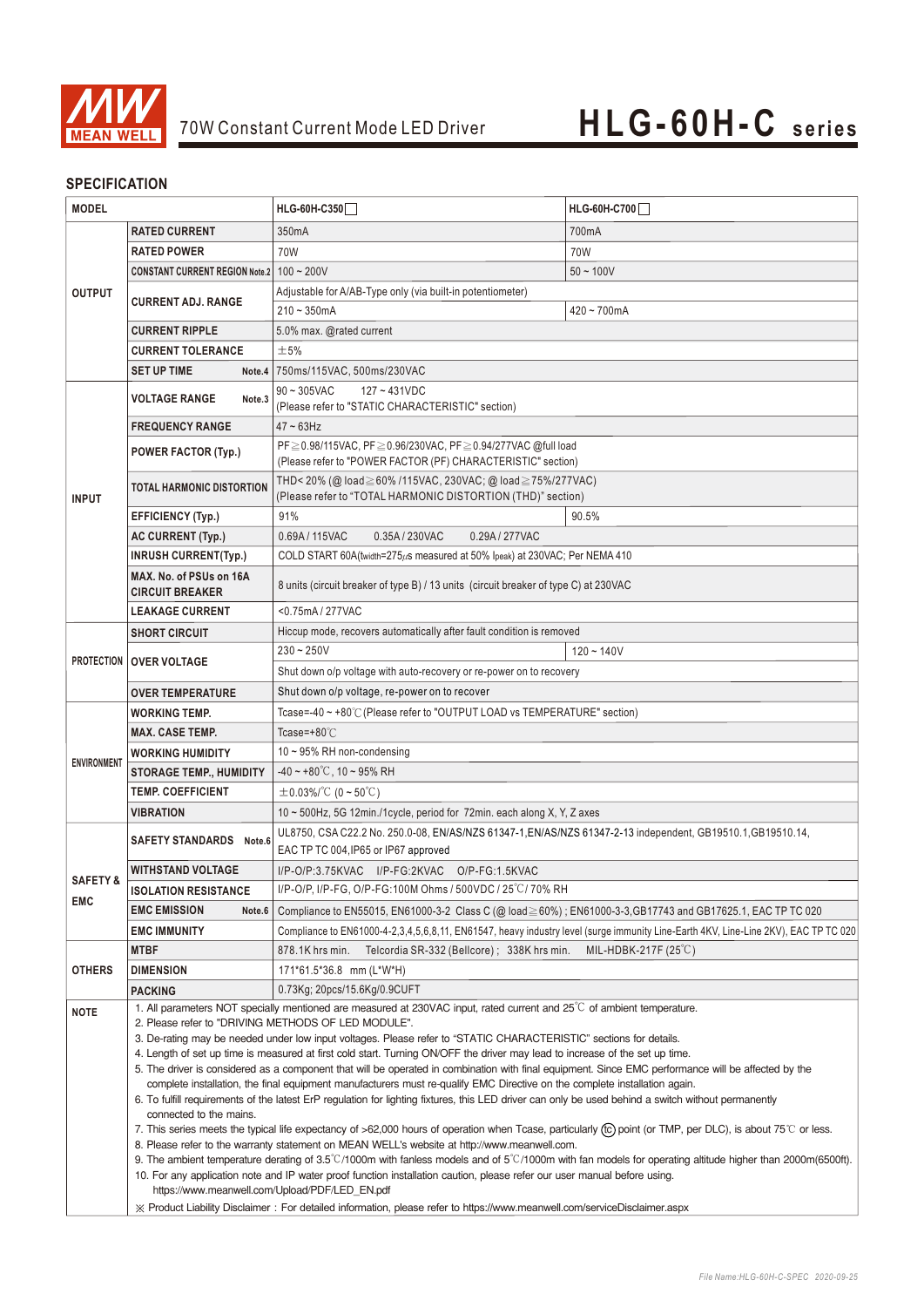



### **DRIVING METHODS OF LED MODULE**

※ This series works in constant current mode to directly drive the LEDs.



Typical output current normalized by rated current (%)

In the constant current region, the highest voltage at the output of the driver depends on the configuration of the end systems.

Should there be any compatibility issues, please contact MEAN WELL.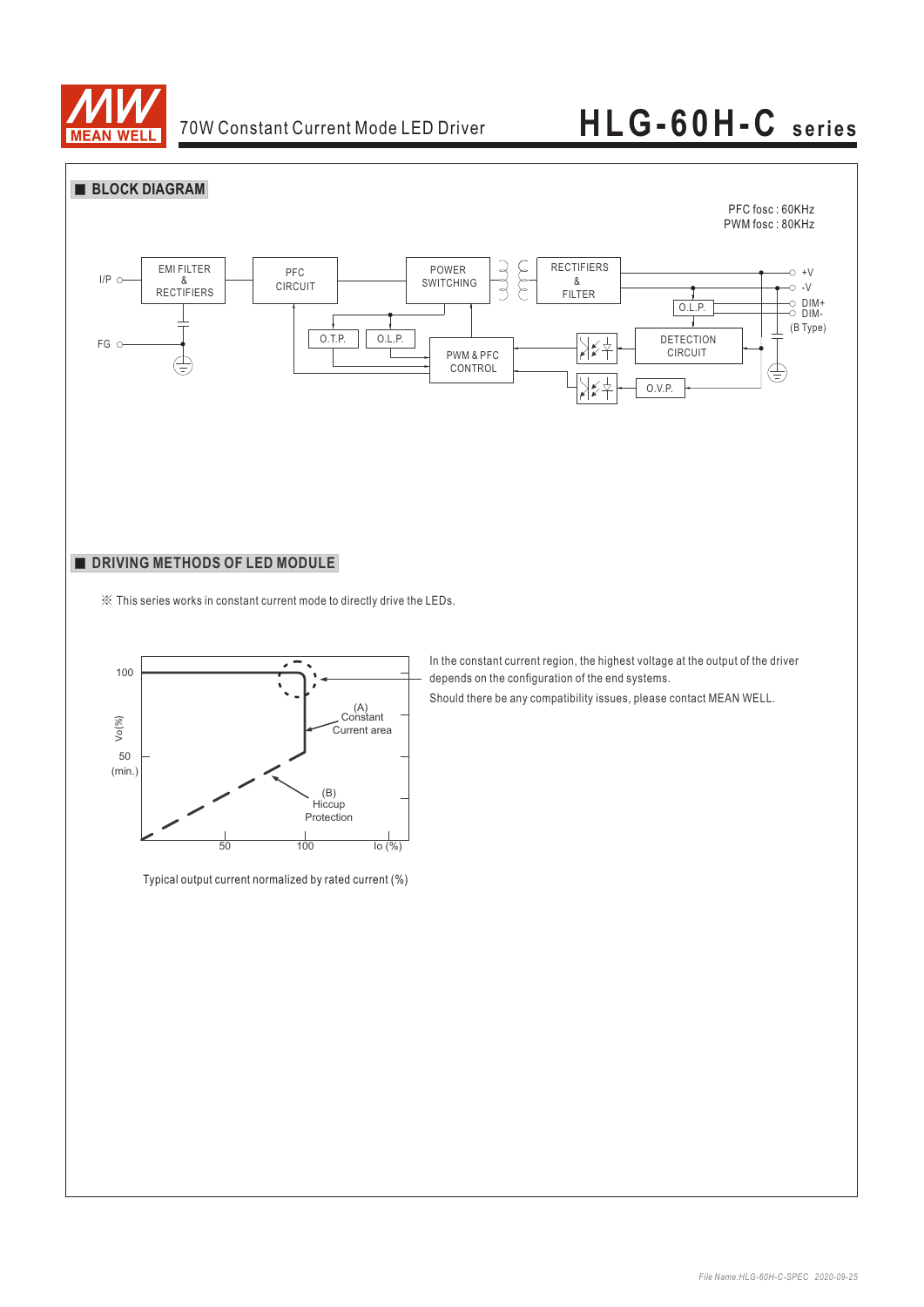

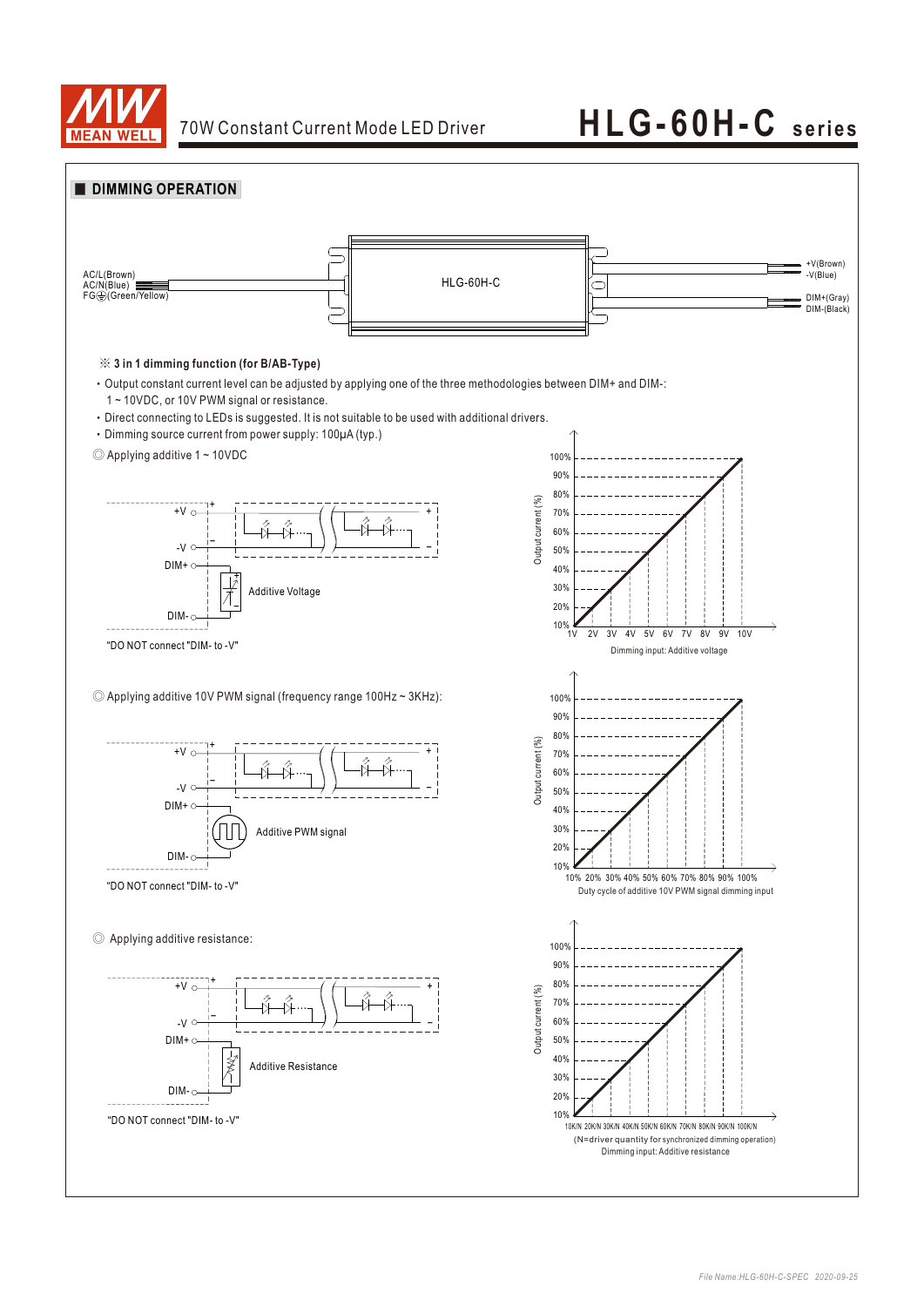

Note: In the case of turning the lighting fixture down to 0% brightness, please refer to the configuration as follow, or please contact MEAN WELL for other options.



Using a switch and relay can turn ON/OFF the lighting fixture.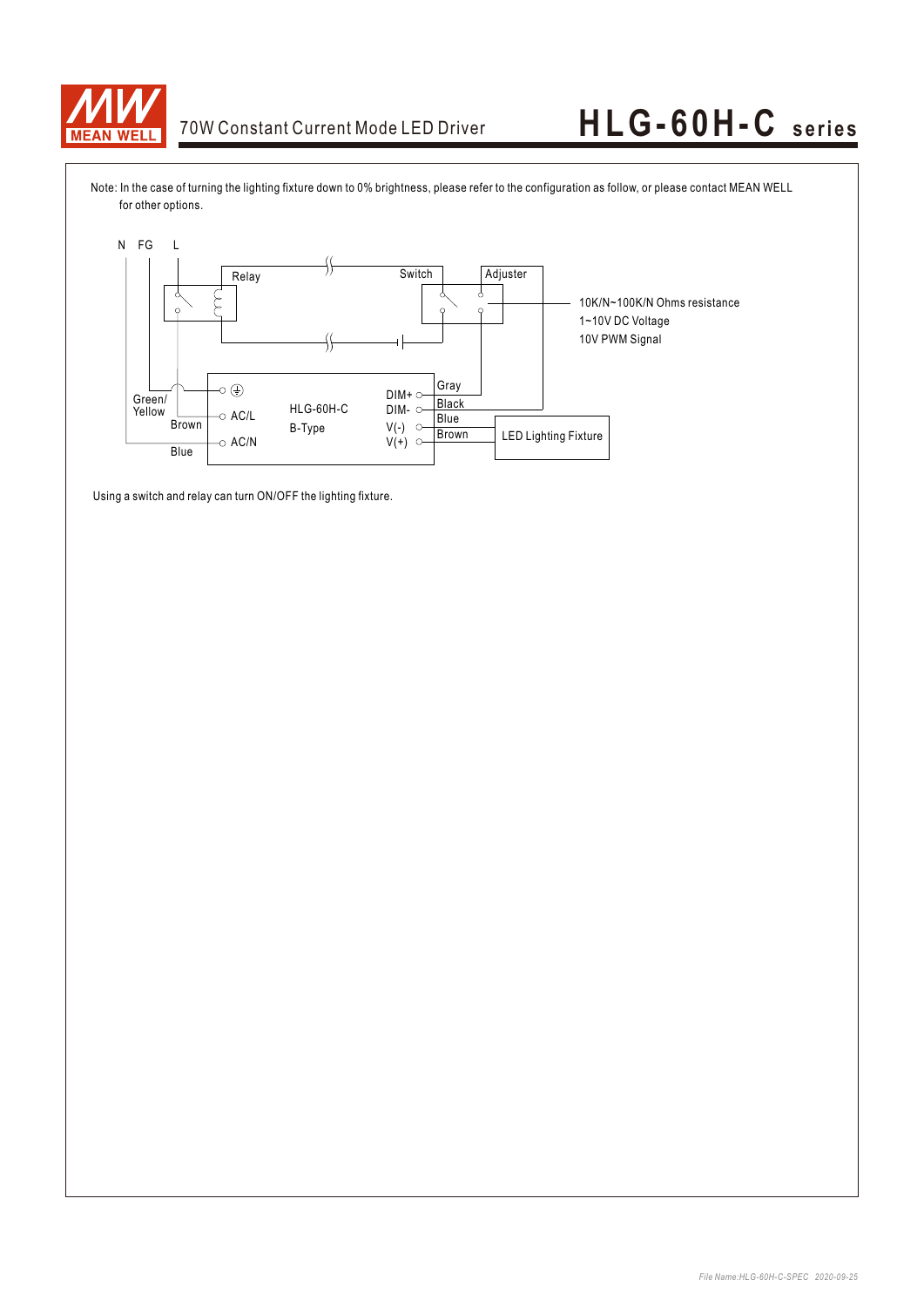

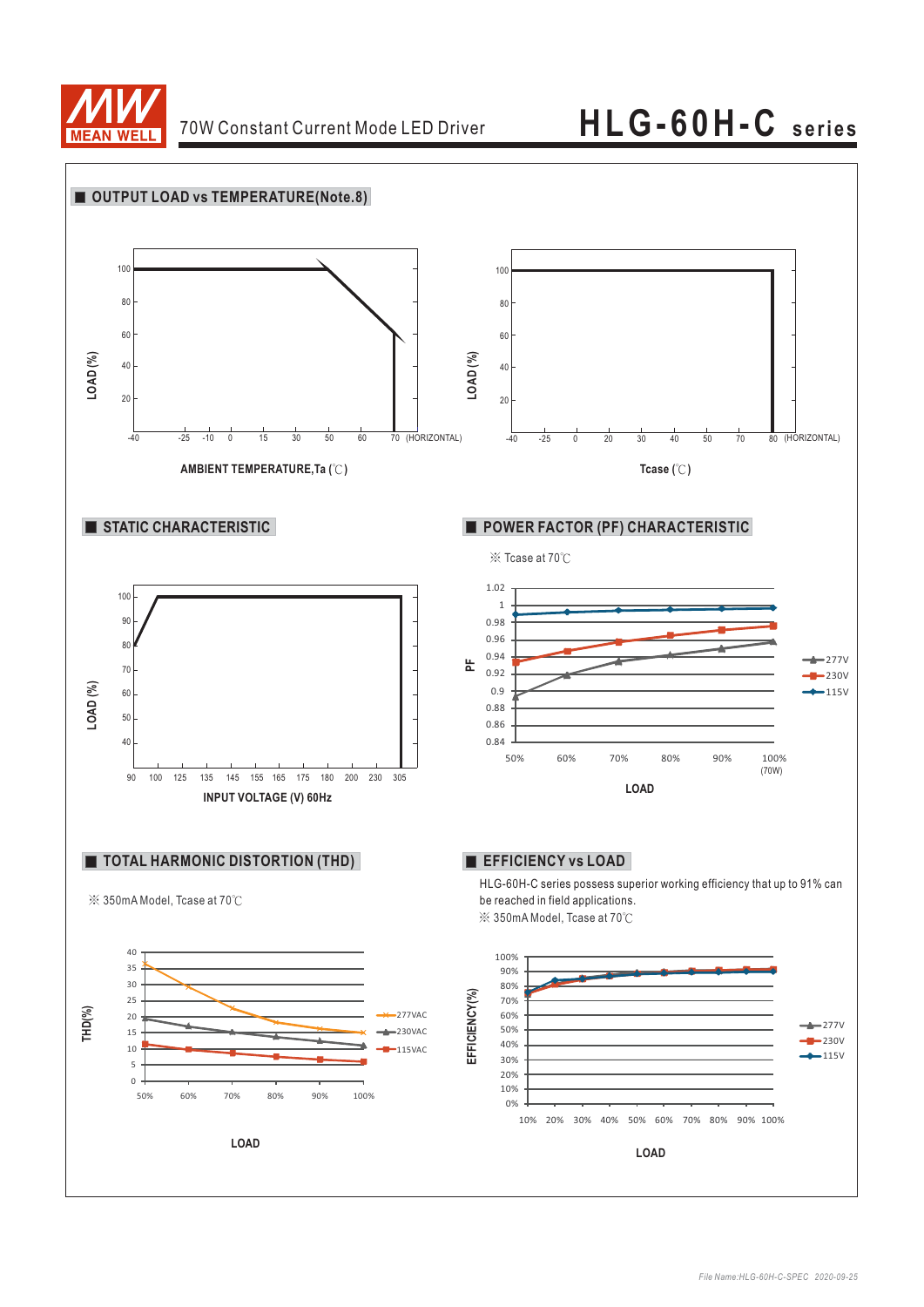

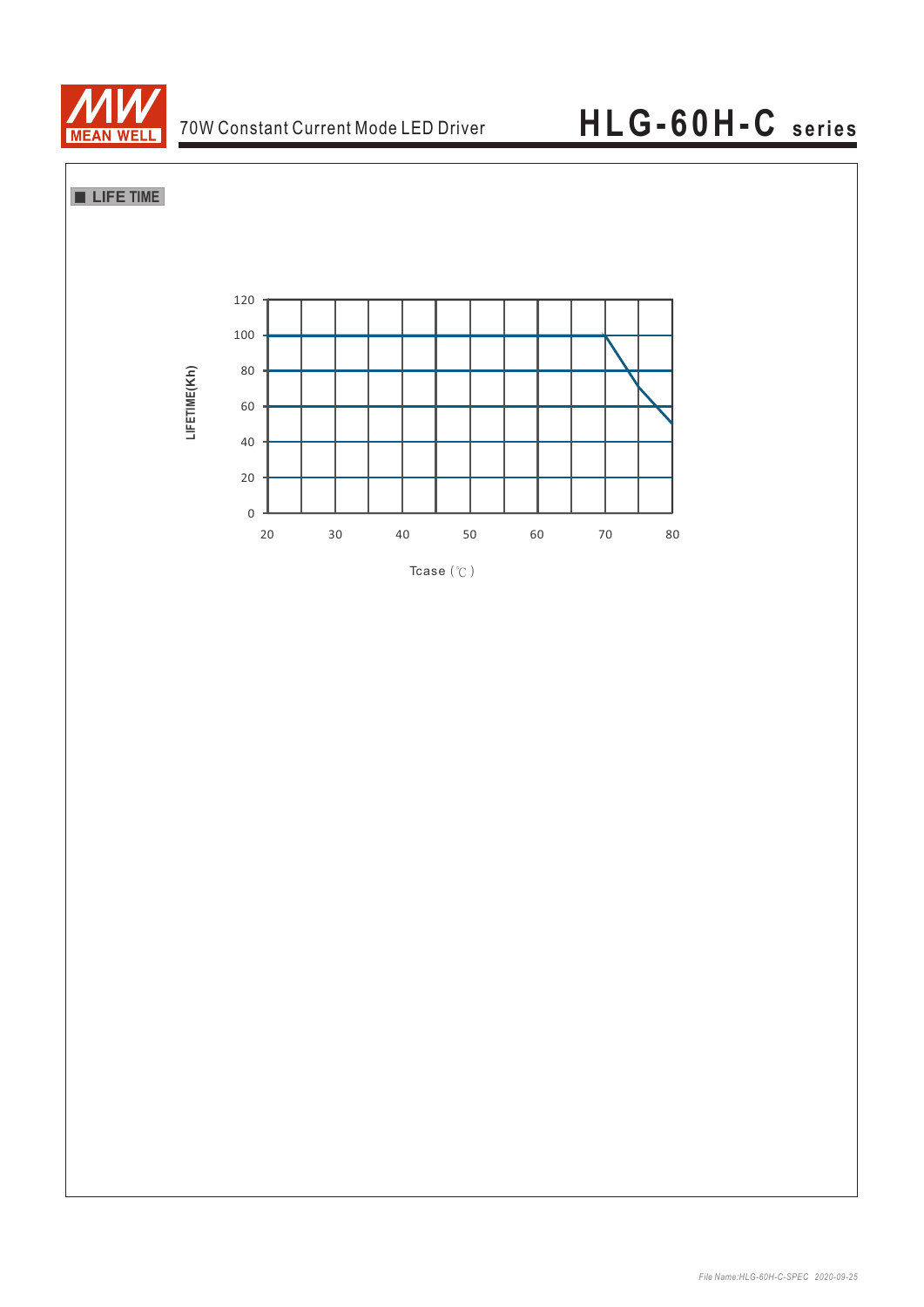

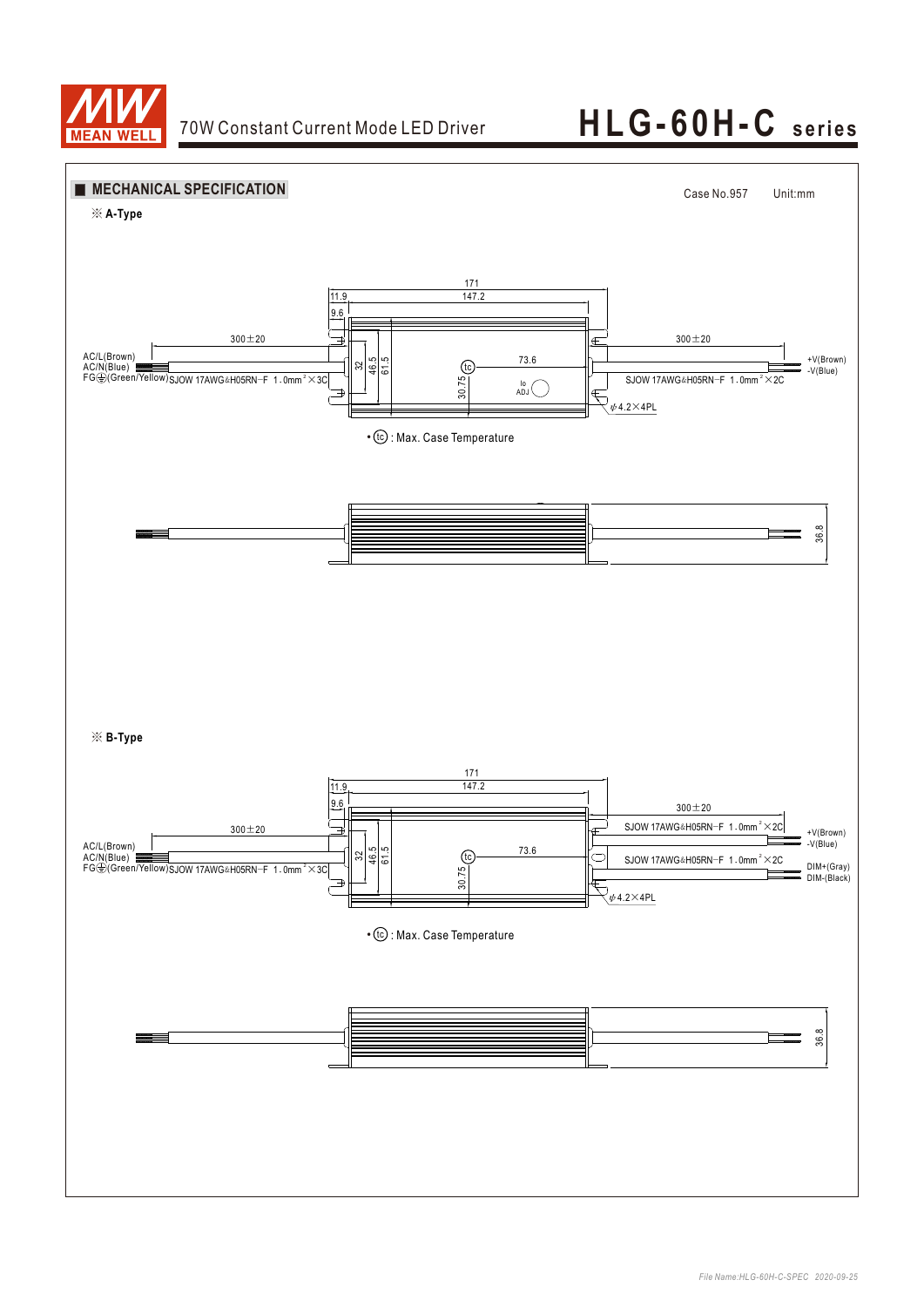